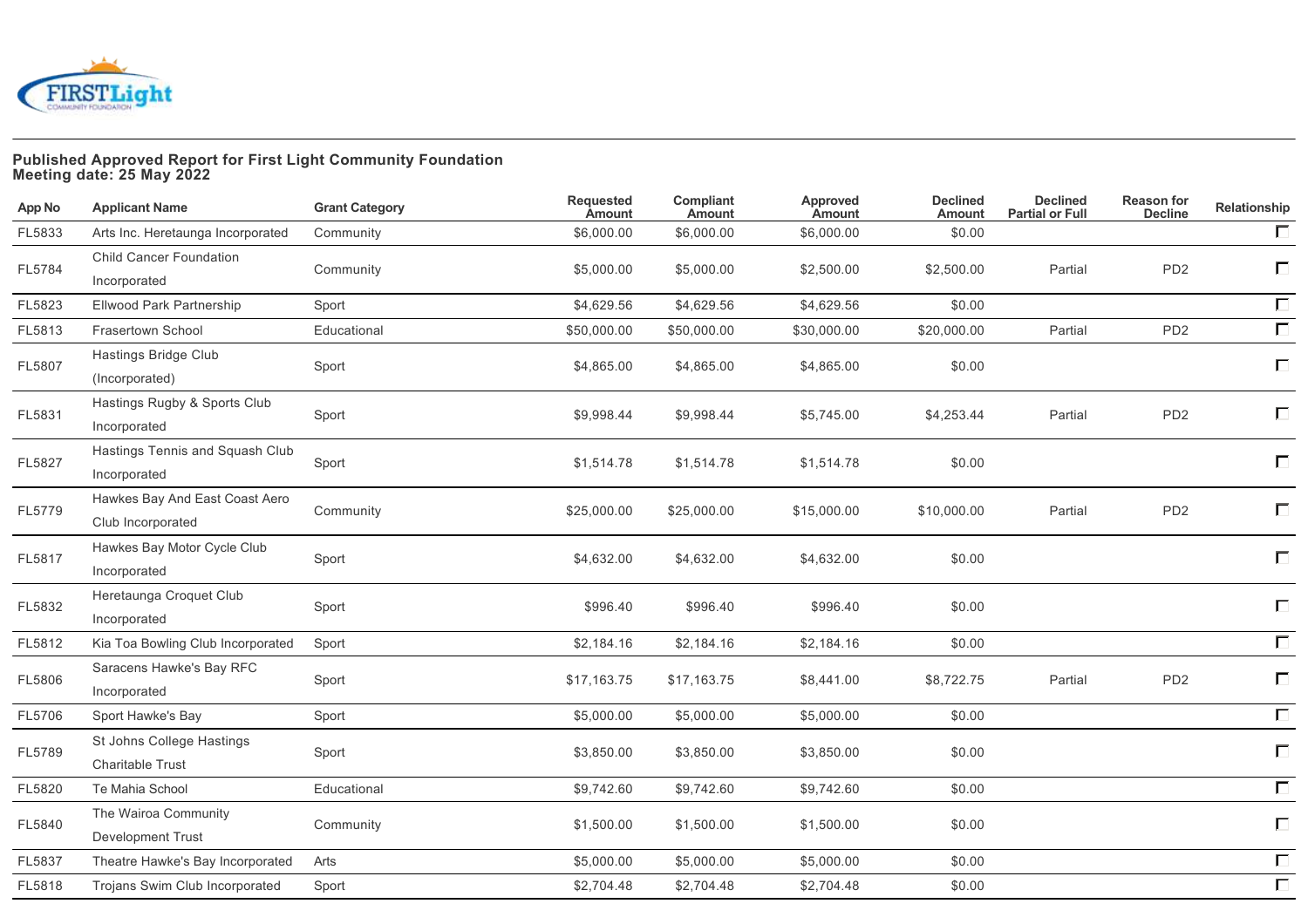| App No          | <b>Applicant Name</b>                                                                                                                                           | <b>Grant Category</b> |  | <b>Requested</b><br>Amount  | Compliant<br>Amount                                                               | Approved<br>Amount                                                                           |                       | <b>Declined</b><br>Amount | <b>Declined</b><br><b>Partial or Full</b> | <b>Reason for</b><br><b>Decline</b> | Relationship |
|-----------------|-----------------------------------------------------------------------------------------------------------------------------------------------------------------|-----------------------|--|-----------------------------|-----------------------------------------------------------------------------------|----------------------------------------------------------------------------------------------|-----------------------|---------------------------|-------------------------------------------|-------------------------------------|--------------|
| FL5821          | Volleyball Hawkes Bay Incorporated Sport                                                                                                                        |                       |  | \$2,000.00                  | \$2,000.00                                                                        | \$2,000.00                                                                                   |                       | \$0.00                    |                                           |                                     |              |
| FL5800          | Wairoa Arts Foundation Charitable                                                                                                                               |                       |  |                             |                                                                                   | \$4,200.00                                                                                   |                       |                           |                                           |                                     |              |
|                 | Trust                                                                                                                                                           | Arts                  |  | \$4,200.00                  | \$4,200.00                                                                        |                                                                                              | \$0.00<br>\$45,476.19 |                           |                                           |                                     |              |
|                 |                                                                                                                                                                 |                       |  | Meeting Total: \$165,981.17 | \$165,981.17                                                                      | \$120,504.98                                                                                 |                       |                           |                                           |                                     |              |
|                 | Reasons for partial or declined funding                                                                                                                         |                       |  |                             |                                                                                   |                                                                                              |                       |                           |                                           |                                     |              |
| Notes           |                                                                                                                                                                 |                       |  |                             |                                                                                   |                                                                                              |                       |                           |                                           |                                     |              |
| DR <sub>1</sub> | Your organisation or activity was Out of Area.                                                                                                                  |                       |  |                             | PD <sub>1</sub>                                                                   | Your application was partially declined due to being Out of Area.                            |                       |                           |                                           |                                     |              |
| DR <sub>2</sub> | The Foundation does not have the Funds available.                                                                                                               |                       |  |                             | P <sub>D</sub> <sub>2</sub>                                                       | Your application was partially declined as the Foundation does not have the Funds available. |                       |                           |                                           |                                     |              |
| DR4             | PD4<br>Your application was outside our Authorised Purpose.                                                                                                     |                       |  |                             | Your application was partially declined as it was outside our Authorised Purpose. |                                                                                              |                       |                           |                                           |                                     |              |
| DR <sub>5</sub> | Your application was Retrospective.                                                                                                                             |                       |  |                             | PD <sub>5</sub>                                                                   | Your application was either partially or fully Non-Compliant.                                |                       |                           |                                           |                                     |              |
| DR6             | Your application was declined as Outstanding Accountability is required.<br>PD <sub>6</sub><br>Your application was partially declined as it was Retrospective. |                       |  |                             |                                                                                   |                                                                                              |                       |                           |                                           |                                     |              |